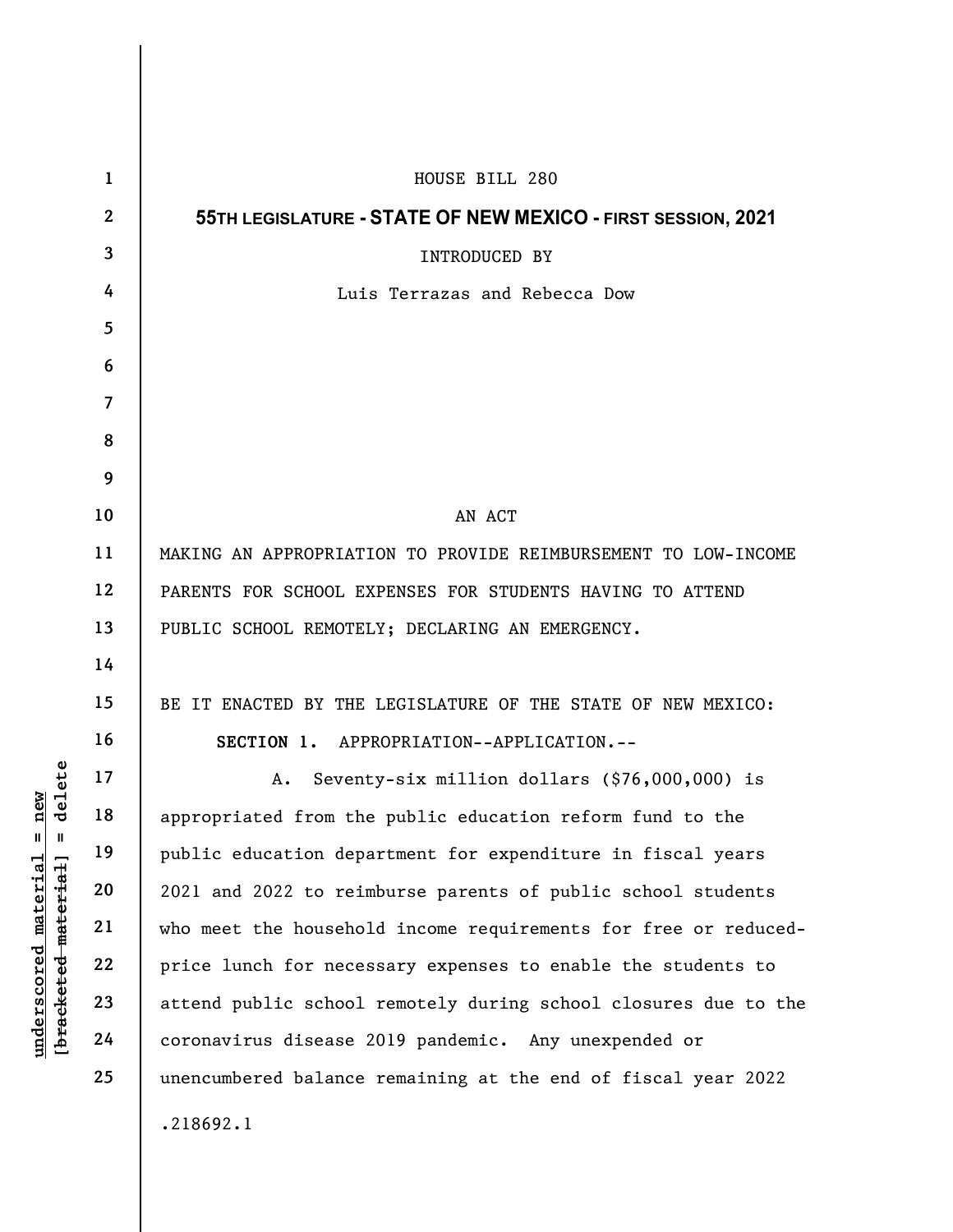underscored material = new [bracketed material] = delete 1 2 3 4 5 6 7 8 9 10 11 12 13 14 15 16 17 18 19 20 21 22 23 24 25 shall revert to the public education reform fund. B. As used in this section: (1) "household income requirements for free or reduced-price lunch" means a household: (a) with income below one hundred thirty percent of the federal poverty level that qualifies the student for free meals; (b) that receives support through the federal supplemental nutrition assistance program or the federal temporary assistance for needy families program; or (c) with income between one hundred thirty percent and one hundred eighty-five percent of the federal poverty level that qualifies the student for reducedprice meals; and (2) "necessary expenses" means supplies and equipment that would normally be paid for by the public school the student attends, including furniture, computers, printers and art and other supplies, the cost of purchasing internet connections or increasing internet speeds necessary to allow the student to attend school remotely and the cost of tutoring or other supplemental education services. C. The public education department shall develop and send an electronic version of the coronavirus disease 2019 reimbursement application form to every school superintendent and every head administrator of a charter school for .218692.1

 $- 2 -$